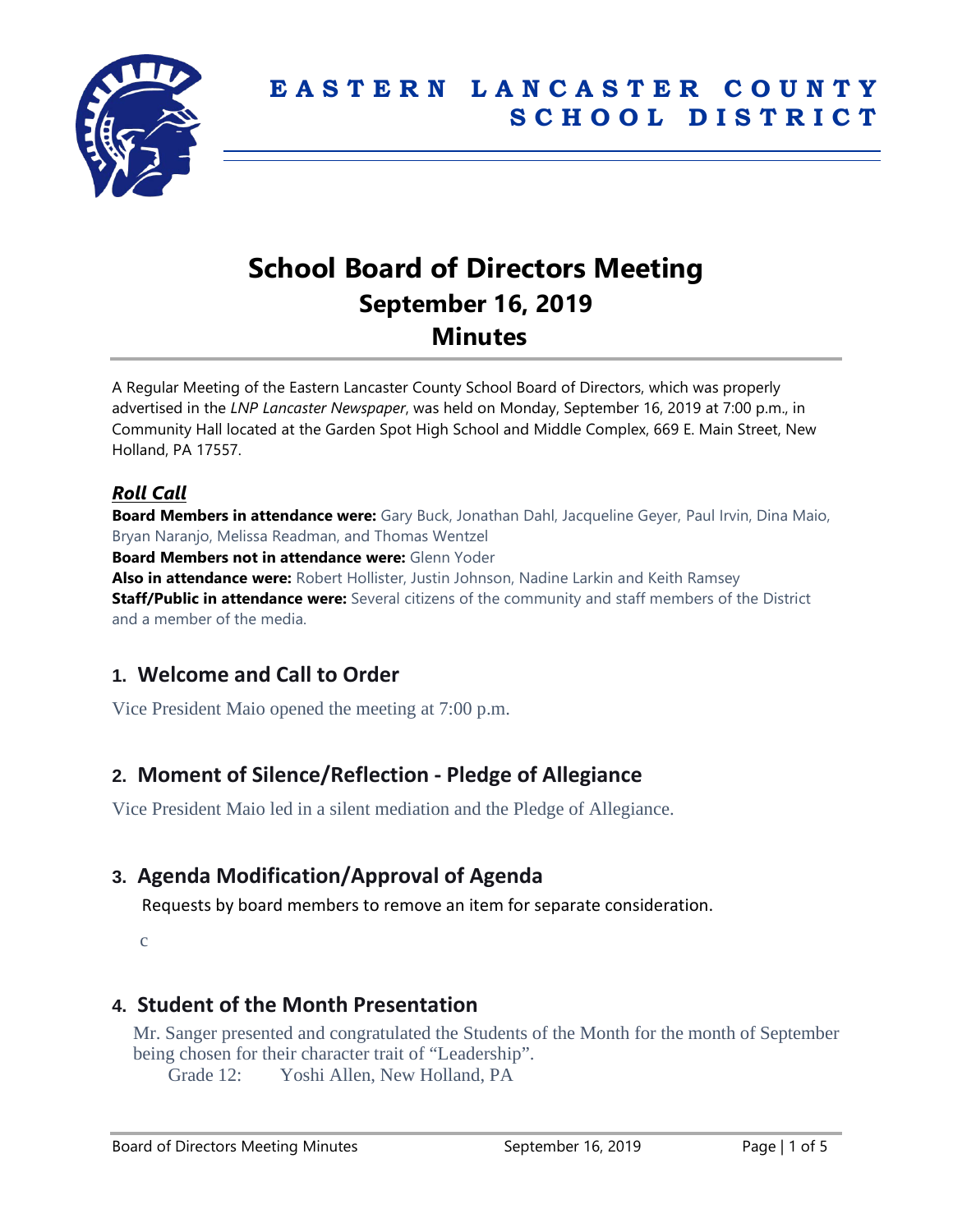| Grade 11: |  |  | Angelia Brenneman, Bowmansville, PA |  |
|-----------|--|--|-------------------------------------|--|
|-----------|--|--|-------------------------------------|--|

- Grade 10: Lejla Hamzic, New Holland, PA
- Grade 9: Blake Weaver, New Holland, PA

Dr. Hollister thanked and congratulated the students on what they accomplished.

# **5. Citizens of the District Comments**

At this time we will invite public (Citizens of the District) comment on any topic that is within the Board's jurisdiction. Please also note that the public is invited to attend our Committee Meetings where much of the discussion and deliberation of agenda topics is conducted. (Committee Meetings are held in the Community Hall at the Garden Spot Complex at 7 p.m. on the second Monday of the month.)

Kim Eby, New Holland, PA

Ms. Eby said a prayer.

## **6. Consent Agenda**

Items listed under the Consent Agenda section of our Board Meeting Agenda are considered to be routine and are acted on by the Board in one motion. There is no Board discussion of these items individually prior to the Board vote unless a member of the Board requests that a specific item be removed from the Consent Agenda. Requests to remove an item from the Consent Agenda will be accepted at agenda section 3. Agenda Modification/Approval of Agenda. (Requests to remove an item for separate consideration). Items Removed from the Consent Agenda will be moved to agenda section "Action Items."

Mr. Jeffrey Starr, Principal of New Holland Elementary introduced Maria Buck as the new Administrative Assistant for New Holland Elementary front office.

Mr. Irvin made a motion to approve the consent agenda report. It was seconded by Mr. Wentzel. **The motion was approved. (7-0; 1 abstain** *(Mr. Gary Buck abstained from voting due to his relation to a new employee on the personnel report.)* **1 absent)**

#### **a. Approval of Minutes**

- **b. Treasurer's Report**
- **c. Approve Personnel Report**
- **d. Bills Paid**
- **e. Cafeteria Fund Treasurer's Report**
- **f. Investments**
- **g. Student Activity Account**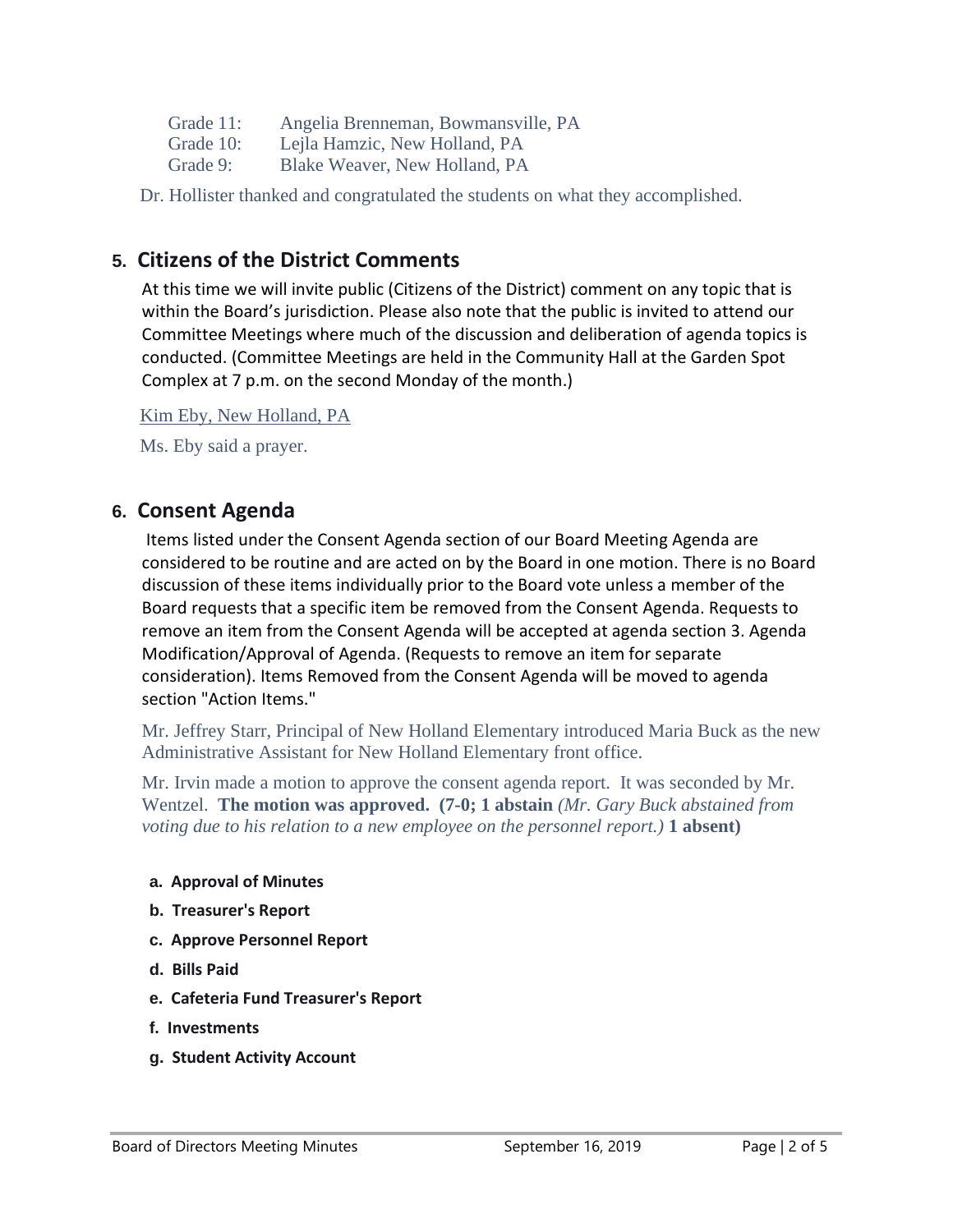**h. Approval of Bus Drivers (Public and Nonpublic) and Bus Assistants for the 2019-20 School Year**

- **i. Approval of Affidavits of Guardianship**
- **j. Approval of the Superintendent Focus Areas (Goals)**
- **k. Approval of overnight Senior Trip to Florida from April 8th to April 11th.**
- **l. Approval of updated Administrative and Supervisory Line and Staff Chart.**

## **7. Action Items**

Items Removed from Consent Agenda for Separate Consideration.

**a. PSBA Officer Elections. Board will need to discuss and vote on candidates for various leadership positions at PSBA.**

The Board discussed the Slate of Candidates for the 2019-2020 PSBA Officer Elections.

Mr. Wentzel made a motion to approve for the following slate of candidates for the 2019-2020 PSBA Officers Elections: President-Elect: Art Levinowitz, Upper Dublin School District (Montgomery Co.), Vice President: David Hein, Parkland School District (Lehigh Co.), Central At Large: Julie Preston, Northern Tioga School District (Tioga Co.), Section 7 Advisor: Tricia Steiner, Derry Township School District (Dauphin Co.), PSBA Insurance Trust Trustees (term to end Dec. 31, 2022): Kathy Swope, Lewisburg Area School District and Mark B. Miller, Centennial School District. It was seconded by Mr. Irvin. **The motion was approved. (8-0; 1 absent)**

Mr. Irvin made a motion to vote for the recommended slate of candidates for the 2019 PSBA Officers Election: School Board Secretary Forum Steering Committee (term to end Dec. 31, 2021): Bethanne Zeigler – Shikellamy School District, Crystal Mance – Cheltenham Township School District, and Jennifer Davidson – Manheim Township School District. It was seconded by Mr. Wentzel. **The motion was approved. (8-0; 1 absent)**

## **8. Reports**

#### **a. Lancaster County Tax Collection Bureau**

Mr. Ramsey reported that the LCTCB met on September  $11<sup>th</sup>$  and informed the Board of the agreement the Lancaster County Tax Bureau made with their current Programmer, who has decided to leave the Bureau, to continue to provide the tax collection service program.

#### **b. Lancaster-Lebanon IU13**

Mr. Irvin reported on the September  $11<sup>th</sup>$  IU Board meeting and shared several highlights from the board meeting report: Mr. Irvin reported that the IU13 Board approved \$11,325,074.79 in disbursements and approved new or addition to service contracts for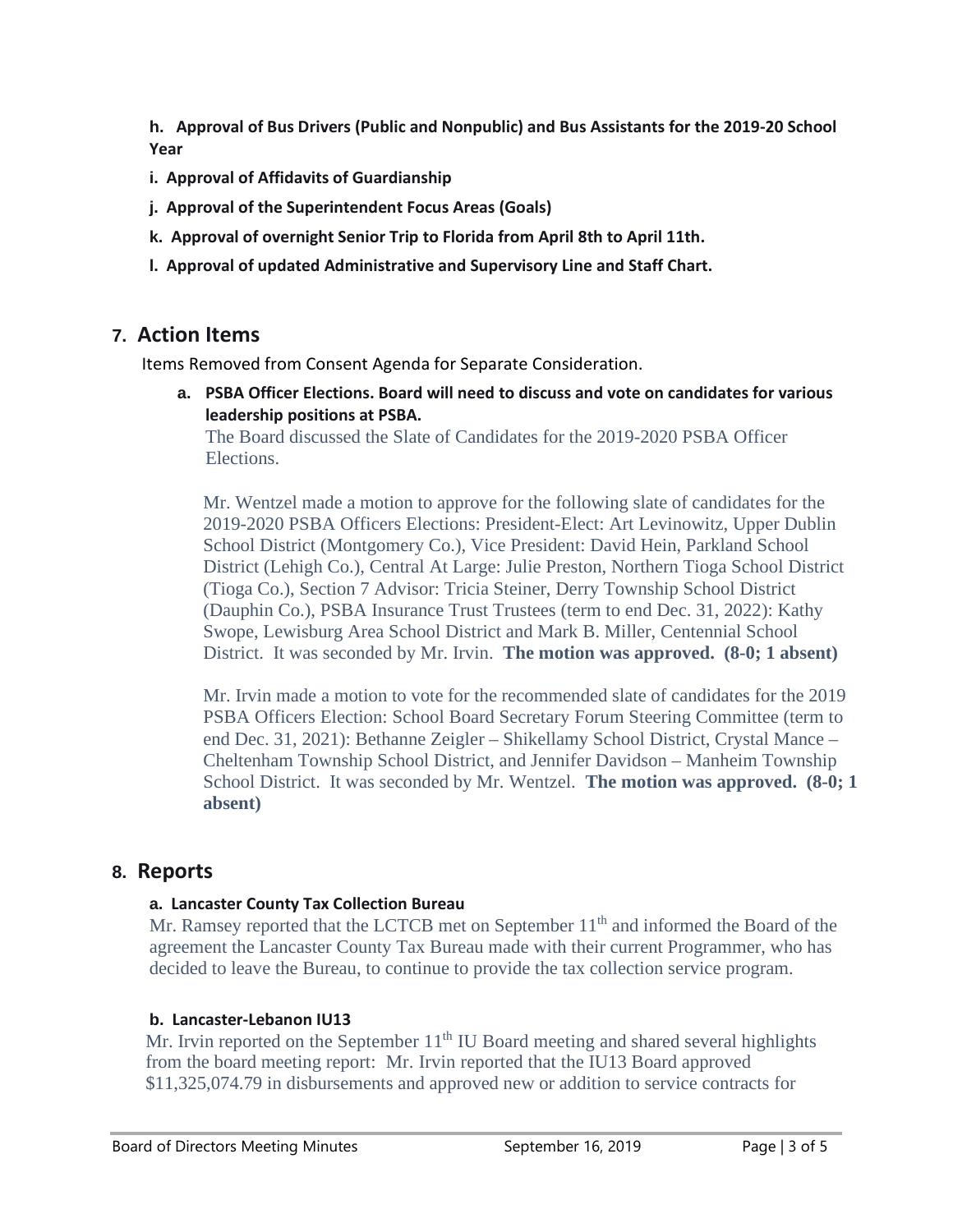Business Services, Early Childhood and Special Education Services, Instructional & Technology Services, and Human Resource Services. He informed the Board that the IU currently had 70 unfilled position and would be investing in tv promotion ads to hire employees. There were eighteen (18) resignations, eleven (11) terminations, three (3) retirements, sixty-one (61) new hires, forty-two (42) changes in position or salaries, and one (1) leave of absence. He also distributed to the Board copies of the Helping Districts, Helping Students newsletter

## **c. Lancaster CTC**

Mrs. Readman indicated that there was no report.

## **d. Legislative**

Mr. Wentzel reported that the General Assembly was back in session and noted one item on their agenda to update the state Science standards. Dr. Hollister informed the Board that the State would be working on updating both the Science and Technology standards.

Mr. Wentzel updated the Board on the current study regarding pushing back secondary school starting times.

He also reported several articles in the paper regarding the final review of the Special Education Funding Commission which was due by November  $30<sup>th</sup>$  and the issues with automobiles disregarding the bus safety lights.

The Board and Administration discussed the possible cost of cameras to be installed on buses to capture identity of automobiles running the bus safety lights.

# **9. Superintendent's Report**

Dr. Hollister introduced Mr. Jeff Martin, the President of the Teacher Association, who made remarks in response to a comment made by a community member regarding a classroom display of Mr. David Trok, Social Studies Teacher at Garden Spot High School. He indicated that Mr. Trok was an excellent and model teacher.

Dr. Hollister informed the Board that it was requested by Mrs. Hilary Martin's Journalism class to hold an event for National Registration Day to recruit students to register to vote on September 24<sup>th</sup> from 9:15-10:15a. He noted that he approved the event and invited any Board member to drop-in if they were interested.

Dr. Hollister reported to the Board regarding the article in the most recent PSEA publication about Mr. Lei Williams, ESL Teacher for the Garden Spot Secondary Campus.